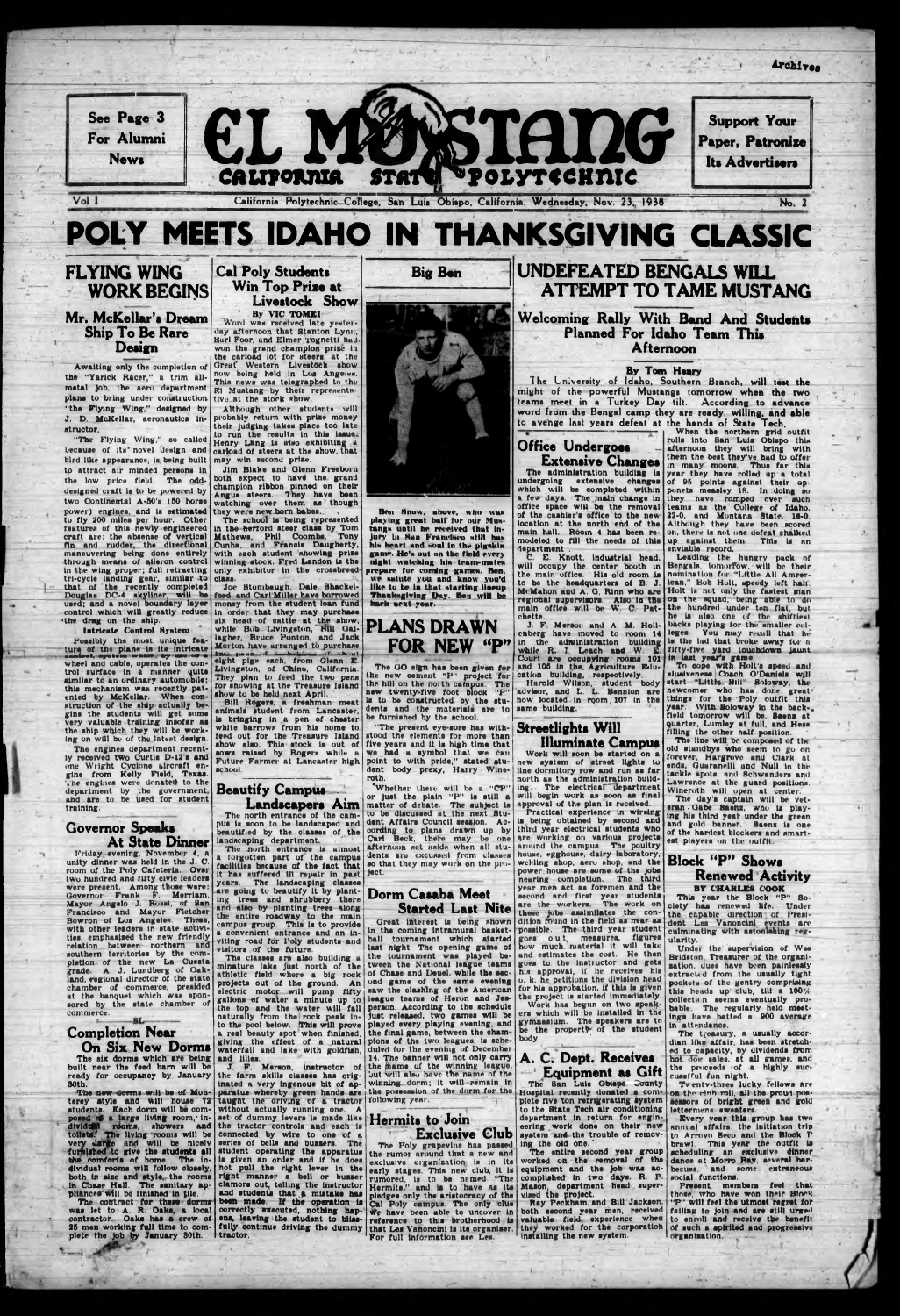5l

PAGE TWO **EL MUSTANG EL MUSTANG EL MUSTANG EL MUSTANG EL MUSTANG EL MUSTANG EL MUSTANG EL MUSTANG EL MUSTANG** 

feature Kill tor ...................................... ..........Stanton Lynn Reporters- Wlckeraham, Broemser, Mathews, Gray, Krleg, Lang Shackleford, Hofflund, Phelphs, Peckham, Kolding, Boltz, York, Jones, and Crane.

|                                                                | STADG                                      |
|----------------------------------------------------------------|--------------------------------------------|
|                                                                |                                            |
|                                                                |                                            |
| STAT<br>CALIFORNIA                                             |                                            |
|                                                                |                                            |
| Published bi-Monthly by<br>California Polytechnic Student Body |                                            |
|                                                                | TOM McGRATH                                |
|                                                                | <b>F. LIEGEROT</b>                         |
| <b>BUSINESS MANAGER</b>                                        | <b>CHARLES BOGGS</b>                       |
| Assutant Editor                                                | Vince Garrod                               |
|                                                                | <b>Joel Cohen</b>                          |
|                                                                | Don Amorelli                               |
| Associate Sports Editor                                        | Johnny Carricaburu                         |
| Make-up Editor                                                 | <b>Sheldon Moore</b><br><b>Wilbur Otto</b> |
| $\mathbf{I}$<br>likt hange immunes                             | Maurice Freidson                           |
| Circulation Manager                                            | Harold Haley                               |
|                                                                |                                            |

It may be only our illusions, but the governing body of some five hundred future American business men should be qualified to act in a responsible capacity. You, the students are the ones effected, and it is only democratic that you should know the what and why of the activities of S. A. C. meetings. As a justification to your interests you should inform the representative from your department as to the policies and desires of the individual students. It might be of importance for you to learn just who he is and make his acquaintance.

## **SO CLOSE TO THE FOREST**

## **IT SEEMS TO US**

There often falls upon the shoulders of the editors, the unwonted duty of informing the general public aa to just what goes on behind the doors of an institution.

It was our privilege to sit in on the recent meeting of the Student Atfaira Council of this school. The business at hand was not of the most pressing type perhaps, but nevertheless it was business that concerned the whole student body. It seefhed to us that there was a very marked lack of planning in the transaction of the business. The meeting le/t the impression of being almost superfluous. There was an astounding lack of parliamentary proceedure br organization. No one expressed definite reasons for his opinion. It is our opinion that a body of representatives who are selected to control the entire extra-curricular business of a college of this size would have some resemblance of a governing board.

These are but a few of the things that we should be thankful for. Every individual has personal gifts that he alone is contented with, it just takes a few minutes to stop and think how fortunate we are. The simple fact that we are

酒

" Passing the buck," seemed to be the omnipresent byword of everyone and initiative was sadly absent.

You keep on Reading It's funny How people Continue to read Something even When they know They're being Pooled.

We hear that. the poultry producers are the only fellows making money on the campus.

Some kind of a guide. would be appreciated by students having claases in the new buildings.

Any student .. using state equipment must report accidents promptly or be will have to suffer the consequences

Yesterday as I was standing in line in the cafe I "accidently" overheard two fellows discussing Thanksgiving; it seems that they could find very little to be thankful for,outside of the fact that they were going to school and having a good time. Perhaps the reason was that they were so close to the forest that they couldn't see the trees.

dates. You may get some of these cards from Curl neck. Bend one

We often find this the case, we take too much for granted and do not appreciate the things that come our way. The fine school we have here is a case in point. How many of us realize the hard work and the great amount of money it takes to keep this organization functioning. We have here the only school of its kind in the entire state and one of the few of the nation vet it is taken with a grain of salt and we pass it off with. "Yep its a good school all right."

We have much to be greatful for in the mere fact that we are living in a country free from Teligious and racial persecution. As we read the daily papers we cannot help but feel greived at the state of affairs in many foreign countries. Wars and 'rumors of wars keep the citizens in a constant state of unrest.

In closing. Let us say this. The wise man studies others so that he can learn from their<sub>i</sub> mistakes and profit at their expense. —

Here's Why Notee **BY MAURICE FREIDSON** have you been giving your laundry bill a wondering look these Friday afternoons ? If so perhaps you would appreciate a little light on the subject. Take a short trip with your laundry bundle as it goes through the cleaning pro-

As it arrives at the laundry It is weighed and the poundage is written next to the words "house-<br>hold list," on the laundry slip<br>The contents of the bunule is then

checked and the price figured out<br>and marked up. Dress shirts are and marked up. Dress shirts are 12 cents, work shirts are 8 cents, and everything else is figured at six cents a pound. The school will pay for two sheets, at seven cents, one slip, and three towels, at two cents. It pays up to twenty two

 $\overline{L_{\rm P}}$ 

From the sorting table the work travels to the marking section where everything Is mirked with your personal number. The next step Is the actual washing. This takes about half an hour. As the work is taken from the big washing machine it is rinsed, and then put Into the tumbler, this machine partlaly drys the wash. When it is dry the flat work is run through the mangle and the finished work Is taken to the girls for pressing As the work Is finished it Is returned to the sorting table where alt laundry with your mark on it is piled together

Here Charlie "Wong" Cook picks It up and loads It into the truck for delivery to your dorm. If you are In doubt about your bill or have lost something see 'Wong" and he will straighten everything out, that is, everything except that shirt you sent

Wonder why



• ♦ \*

There will be a box outside our new office in the administration building where contributions or letters to the editor may be lefl. We would like to have as many items from the student body as possible.

Most of the horses on the campus will soon be up for sale or trade. Just to remind you.

SESSION ucssion............... be an open column of comment and humor. Any contributions that you may have, such an letters to the editor, will be reviewed In Ihts space. There is a campus' gossip, or campus dirt column In another part of the puptr, your contributions for 11 are always welcome. — \* - r - l . :\_\_\_\_\_\_\_\_\_\_ The crowds that have gttended the Intrudorm swimming meets show the need for more sporting events of this type. The basketball tourney being planned is a step in the right direction. Everyone that wants to have a good time and get a lot of good out of associating with fellow students should turn out for their dorm team. There promises to be some real rivalry develop between the various teams. You have just Started this And you think It's a poem But the further You read The easier You see that You were mistaken And, by now You probably in every letter you write. \* *r ■ ,* . There are . several types of architecture, so we'**ye** h **e**,a r d; Graeco - Roman ever the wind hits it. We shouldn't ... Violets?"  $\psi = \phi = \psi$ From the Idaho Argonaut we have . . . College Career Freshman Joe College Registered In September, , Loafed In October, Wasted time In November, Vacationed in December, Took Exams In January, And that was the end of Freshman Joe College.<br>■ ● ● A good time .

Poly Royal la to be March 24-3S, There are small cards printed as reminders of the above

Keller's Signal

**Service** Signal Gasoline Tires-Tubes

Gothic, ahd a recent addition, Accordlan Hoskins type, which folds into a neat parcel when-

say this, but 'tis said when Stanton Lynn asked Helen Bota to marry him she said. "No, bat I'll always remember and admire your good taste." Is that right "Sweet!

is had by all at the weekly dance at the Mission gym. Door prizes, and plenty of swlngy music by the Collegians and scads of fair damsels are yours for the coming. Be there every Friday at 8:30 to Join the fun *,i \** • \*

## Honor Year Held For Poly Daughters

BY CHARLEY BALL Poly la just as proud of her

daughters as she is of htr sons and she still hag s **place** of honor for her feminine offspring, who were In bet student body for many years. This year is honor year for "Poly Daughters," so wa are making plans to have a great reunion of the fair sex.

Findee No Shirtee?

cess.

cents In flat work.

and wrapped.

that came back marked "rags."

ROOM *A* BOARD **— Near School — Reasonable Price**

**1805 Murray Ave.**



I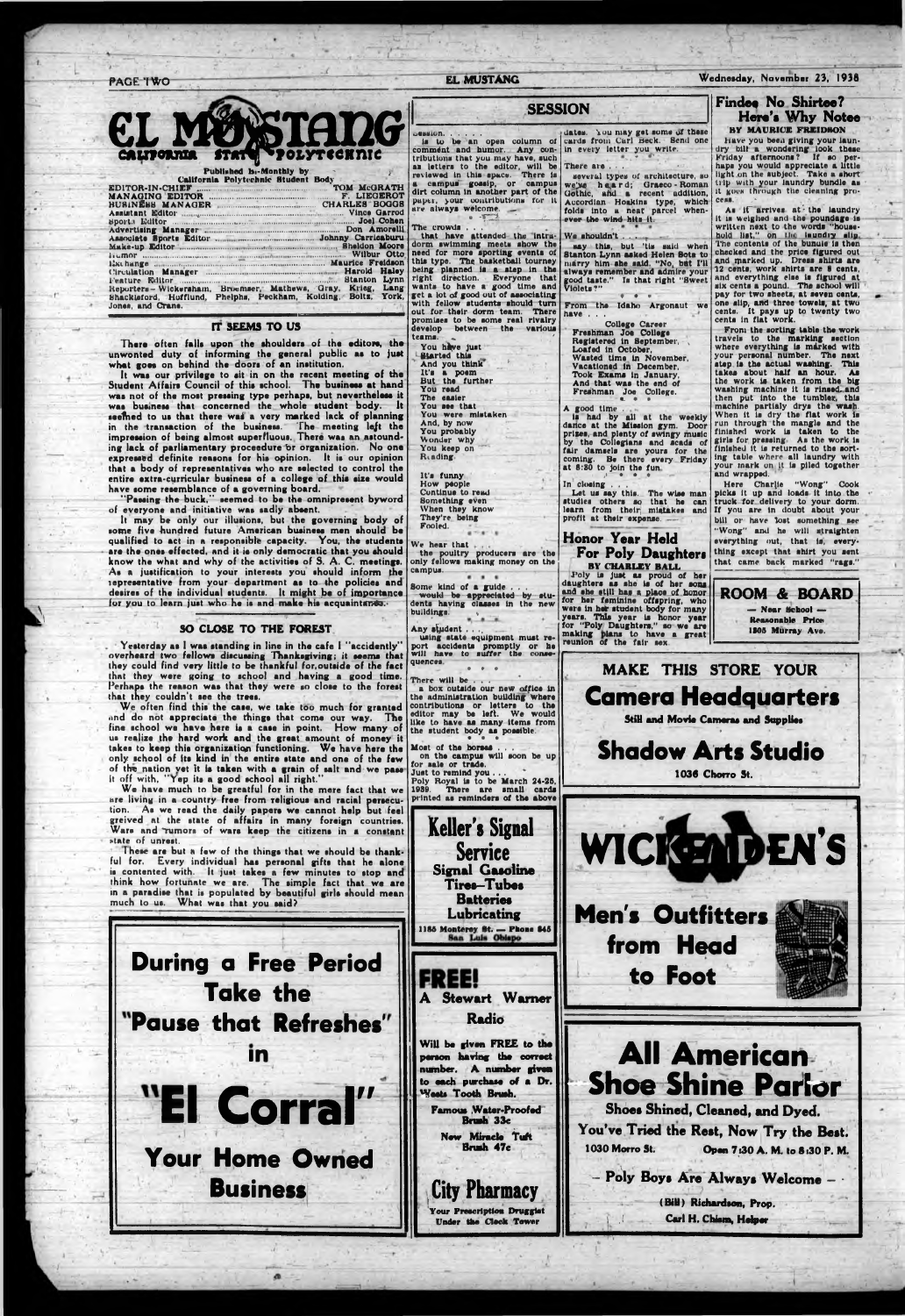4

# **DONLETS BOW TO MUSTANGS**

• f

**EL MUSTANG EL MUSTANG EL MUSTANG EL MUSTANG PAGE FIVE** 

**MUSTANG SPORTS**

## Poly Shows Groat Ball Playing by A Score of 19-6

 $\mathbb{T}$ 

### BY JOEL COHEN

The University of Man Francisco's highly touted froah eleven suffered a severe Jolt from Cal Poly's well oiled machine by bowing to the latter 10-8 In the ahnual Armistice Day encounter on the Holy field.

It was a game of thrills, wild passing, bad bounces, and goofy signal calling, gently Interspread with fumbles and penalities, but a mighty good exhibition for the Hpiy rooters.

The Donlets gave Polyites the willies by carrying the ball right back to the Holy three. A hard driving front wail set them back 30 yards in the next three plays to break up the only ground gaining threat of the first half for the Donleta.

The first Mustang touchdown was set up in the second quarter by a freak bounce off Franceschi's punt .of 30 yards which bounced directly back, Just 3ft yards Into Buok Schwander'a waiting arms. He collected another 10 to the San Francisco ten yard line. lirownlee on an end around piled through for 9<sup>1</sup>/<sub>2</sub> just 1 foot shy of pay dirt. Joe Htombaugh, fullback, drove through center for the six well known digits and Elmer Tognetti's sensative toe added the extra point,

to life In the final frame to complete two passes, reap the rewards of **a** holding penalty on Poly and gain the help of a bevy of Poly tackiers to push Warford over for their only tally of the game. Statistics:

**\_ ......... Frank P u n t .................** The second Poly score came early in the second half when Joe Stombaugh put a punt In coffin corner on the San Francisco ft yard line. Franceschl booted from his end sone poorly, the ball rolling out on the 18. Tognettl went Through tackle Tor *9* yards Htombaugh hammered out 4 more through center to a first down n the 8. F. A yard marker. Silva then hit the line for 3, Tognettl slashed ofr tackle for two more and again "Jumpin'' Joe Btombaugh smashed over the center for the tally. Saens missed the placement for oonversion.

Franceschl pulled a surprise score.

**25 yards under water.** 1. Dahlstrom-C. 2 Wylle-D. 3. lrwln-H. Time: 14:S seconds

4 man 200 yard relay 1. Jesperaen. 3- Heron. Time:  $1$  minute  $2$  seconds.  $\overline{\phantom{a}}$  .

## First downs

Mustangs Romp to Easy 26-0 Victory Over San Jose Frosh By JOE COHEN

Elmer Tognettis shadow like elusiveness swelled the total when, upon receiving Sidensol's punt, he awlvell hipped 47 markers to

# Deuel Dorm Leads Intra-Mural' Swim

The second Intra-mural swimming meet was held on the even-<br>ing of November 9. After a great ing of November 0. After a great deal of nolae, excitement, and swimming, the scores were calculated. Deuel Dorm maintained a strong lead by ringing up 33 point,, making their total 80 points. Jesperaen came In second place with 04 points while Heron was third with 42. Due primarily to Its Inability to compete in many of the events, Chase Hall still holds down the cellar position.

> A "no game" was ruled In tha University *of* Illlnols-Untvsrslty of Chicago contest in 1894 within 21

# **CAL TECH, REDLANDS ARE TENTATIVE FOR "39" SCHEDULE** —\*•— MoaisHSMaHBSHSsas •

Plans are being made for u third and final swimming meet which will be held soon after Thanksgiving vacation. This meet will determine the winner of the tournament, and also the winners of the various Individual awards. It Is therefore vitally Important that all mermen be prepared to give their all In this deciding contest.

I lead Conch Hownrd O'Daniels and George P. Couper have just returned from h short trip through the southern counties in an effort to obtain two four year colleges to nil the vacancies left by the cancellation of games with freshmen grid opponents.

accomplishments. Plays halfback on this years galloping Mustang sleven, Is a lettei winner in the same berth last year, and one of the eluding ground gainers of the squad. He Is 20 yearn of age, weighs 180 pounds, and stands ft ft. 10 In. high. He graduatsd from King City high and was awarded the all around athlete trophy for participating In all major sports while in that school. A four wear is the latter winner in baskstball, three In football, at the King City Institution Is Tognettl. Not only an athlete, he ig also politically Inclined, being the F. F. A. presldent in 1886, His Course Dairy Production, hobby sports, club— Block "P", favorite game pool.

BJarne Foiling of Jeapersen, hlgh-polnt man of the meet when he captured two firsts and a second for a total of 13 points. Sondeno of Deuel and Dahistrom of Chase were also high with 10 points each. The various events and their winners were as follows:

fiO yard backstroke. 1. Daugberty-D. 2. Lowe-H, 3. Boyer-D. Time 38:7 seconds.

Most of their time was spent In attempting to arrange games with teams in the Southern Conferences. The conference la made up of such schools as, Redlands. Pomona, Cal. Tech., Whittier, and Occidental. Games were tentatively set with Redlands and Cal. Tech., although the outcome will be decided by the conference meeting called for December 3rd. There is a conference ruling that no team shall compete with any college using freshmen in varsity competition. Thus lets State Tech unless the . conference makes an, exception in their case.

SO yard free style 1. Foiling-J. 2. Caah-C. 3.Taw-

ney-H Tims 2T:T second\*. SO yard breast stroke. 1. Sondeno. 2. Magnesa. 3. Irwin.

Time 36:0 seconds.

100 yard free stroke.<br>1. Folling - J. - 2. - Brimmer - C. 3. Chase-1) Time 1 minute 8.7 seconds.

200 yard crawl. l.Tawany 2. Foiling. 3- Brim-mer. Time 2 minutes 36:5 seconds.

100 yard breast stroke. 1. Sondeno. 2. Magneas. 3. Chap-mah-J. Time: 1 minute 31 seconds. 4 man 100 yard relay.

1. Deuel. 2. Heron. 3. Chase. Time: 50:9 seconds.

3 man 7B yard medley. 1. Deuel. 2. Jeapersen. 3. Chase. Diving.

Running up an lmpreaalve totul or 13 first downs Co 3, California Poly's vaunted power machine rolled over the San Joae State Spartan babes 28-0 before 2000 fans in a night battle on the Poly field Nov. S.

The Poly outfit scored in every quarter of the game and at no<br>time was it seriously threatened.<br>Cantialistas on a San Jaco fumble. me was It serloualy threatened. Captlallalng on a San Jose fumble in the first four minutes of play, the Mustang aggregation poured it on, going 31 yards in 8 plays to score, with Joe Stombaugh, hard hitting fullback, smashing over the last six yards to pay

dirt.

score In the second frame.

Joe Stombaugh set Up the third score on a brilliant off tackle cut from the San Joae twenty, to the two. Phil. Lumley cracked over center for the tally.

The final digits were hung up late in the fourth slants via the aerial route. Tognettl tossed a perfect strike to George Silva for 31 yard, and George trotted over for the six. Tognettl spill the uprights to end the spree for the evening.

Particularly impressive was the hard charging, hole opening tactice of the Mustang forward wall. Guarnelli showed the best form of the current season Winerpth and Shwander smashed the opposition with the same steadiness for which they are noted. The dependability of the line la shown by the statistics:



| Poly                        |     | <b>A.J.</b>              |
|-----------------------------|-----|--------------------------|
| First downs                 | 12  | a.                       |
| Yards from scrimmage        | 193 | 46                       |
| Yards from passes           | 79  | 76                       |
| Yards from penalities       | 30  | 40                       |
| Yards lost from             |     |                          |
| acrimmage                   | Ťв  | 66                       |
| Total yards gained          | 284 | 06                       |
| Average return of punts 9.6 |     | 4.4                      |
| Passes attempted            | 15  | 18                       |
| Passes completed            |     | $\overline{\phantom{a}}$ |
| Average distance of         |     |                          |
| punts                       | 32  | 27.7                     |
| Average gain per play 3.1   |     | 1.9                      |
|                             |     |                          |

## O'Daniels and Couper Return From L. A .; Southern Conference Friendly Toward Poly



### Difficult Tank

Most of the conference teams have a six game schedule of which four are conference games and usually two are traditional nonepnference opponents. ThU means that getting on their schedule Is a difficult task. They all seemed friendly towards this school and were willing to meet the Mustangs if a satisfactory arrangement could be worked out with the conference rules committee. There were more offers than there were available dates on the State Tech calendar.

According to Couper, the Santu Barbara State grid moguls were especially friendly mid a game was definitely set for 1040 with th< **Most of the four year colleges** played this year wilt appear again on next year's schedule, it was stated.

History tells'us that the Orceka of Sparta played football way , back in 500 B. C. They called, the game "Harpaaton."

*4*